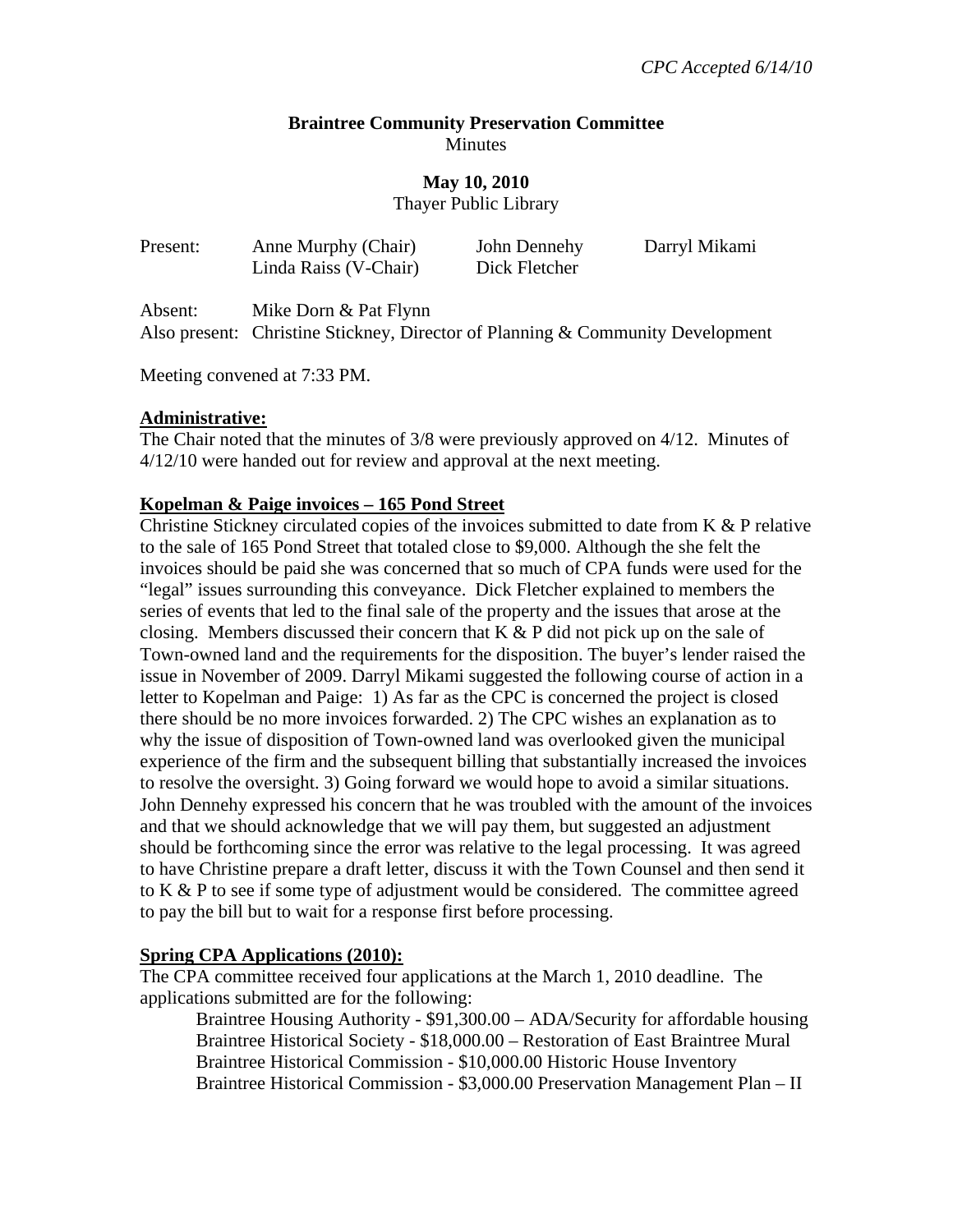Page 2 CPC Minutes 5/10/10

John Dennehy provided the members with some background on the historical inventory request and the mural restoration. Linda Raiss explained there was a previous appropriation for the historical inventory that the CPC had recommended be returned to the "original pot" since the project never went forward.

Christine Stickney discussed briefly the request for the preservation management plan/ Elm Street. She noted work is underway for Phase I and this is for Phase II. Members expressed their pleasure with seeing something moving forward with the cemetery. Linda Raiss **MOTION** to recommend approval to Town Council of the request from the Historical Commission in the amount of \$3,000 for the Elm Street cemetery preservation management plan – Phase II, pursuant to all invoices being reviewed and paid under the direction of the Planning and Community Development Office, seconded by Dick Fletcher – unanimously voted.

John Dennehy **MOTION** to recommend approval to Town Council of the request from the Historical Commission in the amount of \$18,000 for the restoration of the historic East Braintree mural pursuant to all invoices being reviewed and paid under the direction of the Planning and Community Development Office, seconded by Dick Fletcher. Members did discuss if additional quotes should be sought, Christine Stickney noted that work under \$25,000 requires solicitation of three quotes. John Dennehy said he would contact Paul Carr and ask him to submit to Christine two other firms that do similar work to obtain additional quotes and if possible a better price. Mr. Dennehy and Mr. Fletcher withdrew their actions. The matter was held to the next meeting on June  $14<sup>th</sup>$ .

Members briefly reviewed the Braintree Housing Authority request. Members discussed what can and cannot be funded relative to Affordable/Community Housing requirements. Dick Fletcher provided his interpretation of the statute as to the verbiage of "support". Darryl Mikami questioned if it is like the experience with historic restoration and maintenance and wondered where you draw the line. John Dennehy questioned if we want to define "support" for consistency in future requests. Anne Murphy suggested that we may want the BHA Director to explain a bit more about the project. It was agreed to invite the Director Lauren Murphy to the next meeting. Dick Fletcher will contact her with the committee request.

## **Recommendation to Town Council Administrative Funds (FY11):**

Linda Raiss noted that we need to forward the FY10 recommendation previously voted in March for administrative funds in order to make payment to the Community Preservation Coalition for our annual membership. Dick Fletcher presented to the CPC a variety of motions relative to the new Fiscal Year 2011 as follows: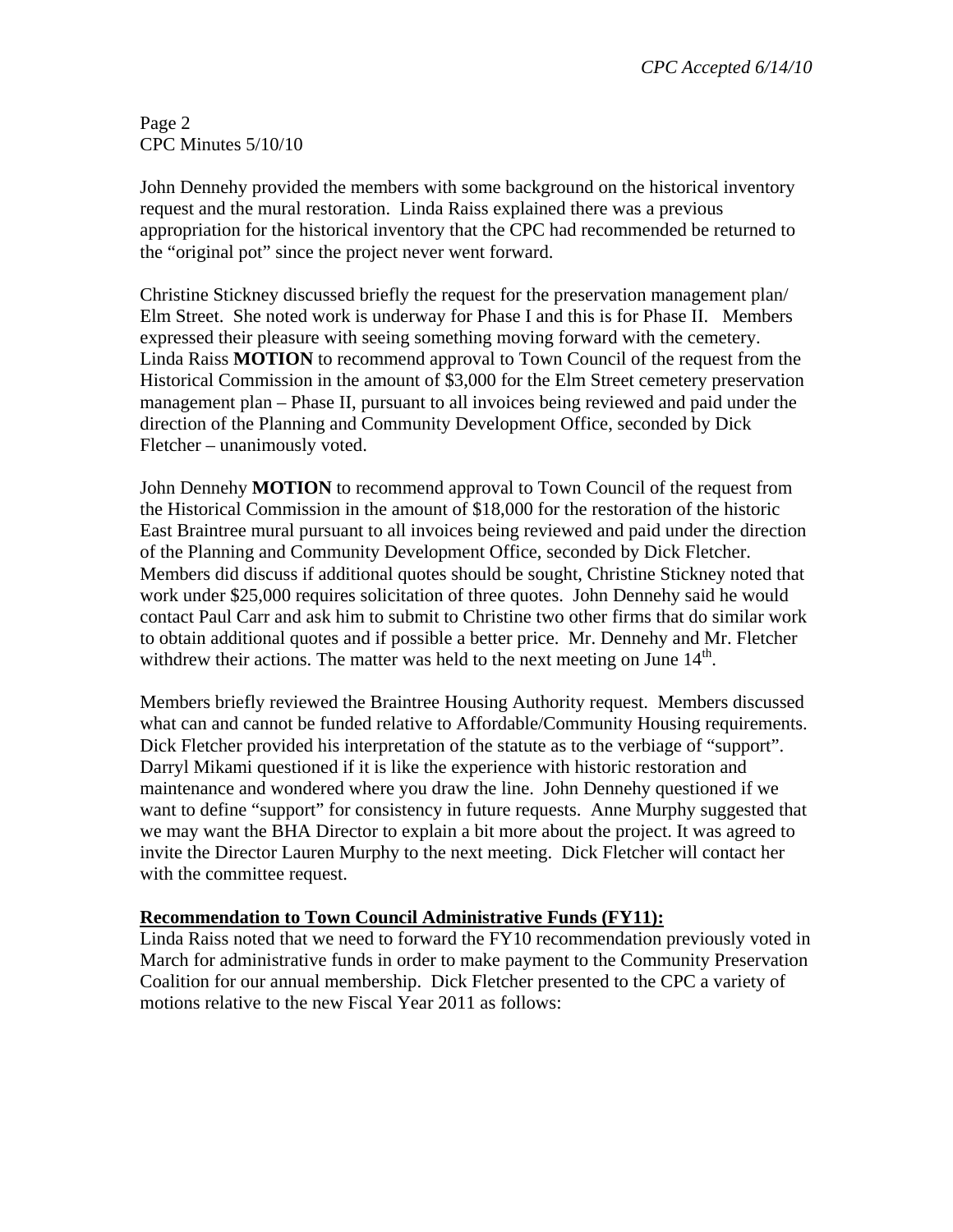*CPC Accepted 6/14/10* 

Page 3 CPC Minutes 5/10/10

Dick Fletcher made the following **MOTION** to recommend to Town Council in accordance with the provisions of chapter 44b of the General laws, that the Community Preservation Committee recommends a sum of **\$75,000.00** be set aside for later use for acquisition, creation, preservation, or support of **Community Housing** or the rehabilitation or restoration of community housing that is acquired or created as provided in chapter 44b, section 5, of the general laws, seconded by John Dennehy – unanimously voted.

Dick Fletcher made the following **MOTION** to recommend to Town Council in accordance with the provisions of chapter 44b of the General laws, that the Community Preservation Committee recommends a sum of **\$75,000.00** be set aside for later use for the acquisition, creation, or preservation of **Open Space** or the rehabilitation or restoration of open space that is acquired or created as provided in chapter 44b, section 5, of the general laws, seconded by John Dennehy – unanimously voted.

Dick Fletcher made the following **MOTION** to recommend to Town Council in accordance with the provisions of chapter 44b of the General laws, that the Community Preservation Committee recommends a sum of **\$75,000.00** be set aside for later use for the acquisition, preservation, rehabilitation, or restoration of **Historic Resources** as provided in chapter 44b, section 5, of the general laws, seconded by John Dennehy – unanimously voted.

Dick Fletcher made the following **MOTION** to recommend to Town Council in accordance with the provisions of chapter 44b of the General laws, that the Community Preservation Committee recommend a sum of **\$400,000.00** be appropriated from the Community Preservation Fund to the Community Preservation **Budgeted Reserve**, as provided in chapter 44b, section 5, of the general laws, seconded by John Dennehy – unanimously voted.

Dick Fletcher made the following **MOTION** to recommend to Town Council in accordance with the provisions of chapter 44b of the General laws, that the Community Preservation Committee recommends that the sum of **\$30,000.00** be appropriated from the community preservation fund **for administrative operating** expenses of the Community Preservation Committee for fiscal year 2011, seconded by Linda Raiss – unanimously voted.

Members applauded Linda Raiss and Dick Fletcher for their hard work in compiling the accounting sheets for the Community Preservation Committee since inception through this current year. Linda Raiss noted their work was accomplished with the help of Mark Lin, Town Accountant. She expressed her appreciation for his assistance. Overall the CPC accounts are in good order now.